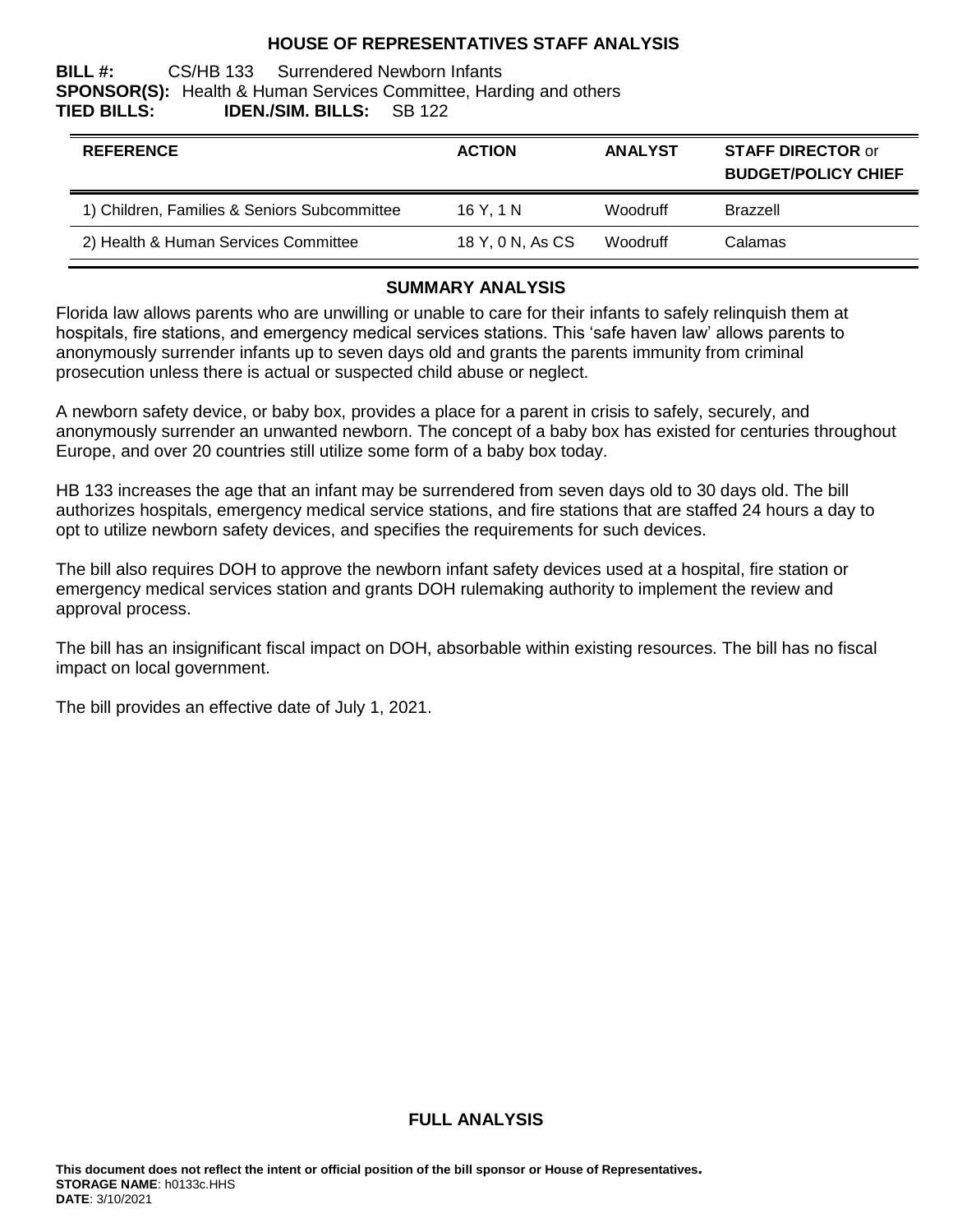## **I. SUBSTANTIVE ANALYSIS**

## A. EFFECT OF PROPOSED CHANGES:

## **Background**

#### **Safe Haven Laws**

Safe haven laws allow parents or agents of the parents to safely relinquish babies at designated locations while remaining anonymous, and confer immunity from criminal liability and prosecution for child endangerment, abandonment, or neglect.<sup>1</sup> The purpose of safe haven laws is to ensure that abandoned infants are left with those who can provide immediate care necessary for the children's safety and wellbeing.<sup>2</sup>

In 1999, Texas was the first state to enact safe haven legislation.<sup>3</sup> Now all 50 states, the District of Columbia, and Puerto Rico have variations of safe haven laws.<sup>4</sup> In 11 states and Puerto Rico, only infants who are up to 72 hours old may be relinquished to a designated site, and in 19 states infants are accepted up to one month old.<sup>5</sup> Additionally, 16 states and Puerto Rico require parents to surrender their infants only to a hospital, emergency medical services provider, or healthcare facility.<sup>6</sup> In 27 states, fire stations are also designated as safe haven providers.<sup>7</sup> Personnel at police stations or other law enforcement agencies may accept infants in 25 states.<sup>8</sup>

Thirty-five states and the District of Columbia expressly preserve the anonymity of the person relinquishing an infant.<sup>9</sup>

#### Florida Safe Haven Law

Florida enacted safe haven legislation in 2000 in response to tragedies of newborn abandonment at unsafe locations, such as public restrooms or trash receptacles.<sup>10</sup> The law authorizes parents to surrender a newborn infant up to seven days old at a hospital, fire station, or emergency medical service station. It creates a presumption that the parent consents to the termination of their parental rights<sup>11</sup> and for the transport and medical treatment for the child.<sup>12</sup> The law expressly grants the parents a right to anonymity and to not be pursued, unless the parent seeks to reclaim the newborn infant.<sup>13</sup> If the newborn infant is born in a hospital, the hospital registrars must complete the infant's birth certificate without naming the mother, if she requests it and expresses an intent to leave without the infant and not return.<sup>14</sup> The law also grants the parents immunity from criminal prosecution unless there is actual or suspected abuse or neglect of the infant.<sup>15</sup>

The Florida safe haven law requires hospitals, fire stations, and emergency medical services stations that are staffed with full-time firefighters or emergency medical technicians to accept any newborn infant left with a firefighter or emergency medical technician. The law does not specify any training required for personnel who might receive infants at these facilities, nor does it direct them on how to interact with individuals surrendering infants other than specifying that those relinquishing infants have a right to remain anonymous and not be pursued or followed unless the parent seeks to reclaim the

 $\overline{a}$ 

7 *Id.* 8 *Id.* 

- <sup>11</sup> S. 63.0423, F.S.
- <sup>12</sup> S. 383.50, F.S.
- <sup>13</sup> S. 383.50(5), F.S.
- $14$  *Id.*

**STORAGE NAME**: h0133c.HHS **PAGE: 2 DATE**: 3/10/2021 <sup>15</sup> S. 383.50(10), F.S.

<sup>&</sup>lt;sup>1</sup> Infant Safe Haven Laws, Child Welfare Information Gateway (Dec. 2016), https://www.childwelfare.gov/pubPDFs/safehaven.pdf 2 *Id.* 

<sup>3</sup> NY Legislative Counsel Bureau, *A Study of Infant Abandonment Legislation*,

<https://www.leg.state.nv.us/Division/Research/Publications/Bkground/BP01-03.pdf> (last visited Feb. 4, 2021).

<sup>4</sup> *Id.*

<sup>5</sup> *Id.*

<sup>6</sup> *Supra* note 1.

<sup>9</sup> Infant Abandonment, Guttmacher Institute (Feb. 2021), [https://www.guttmacher.org/state-policy/explore/infant-abandonment.](https://www.guttmacher.org/state-policy/explore/infant-abandonment) <sup>10</sup> S. 383.50, F.S.; *see* Ch. 2000-188, Laws of Fla.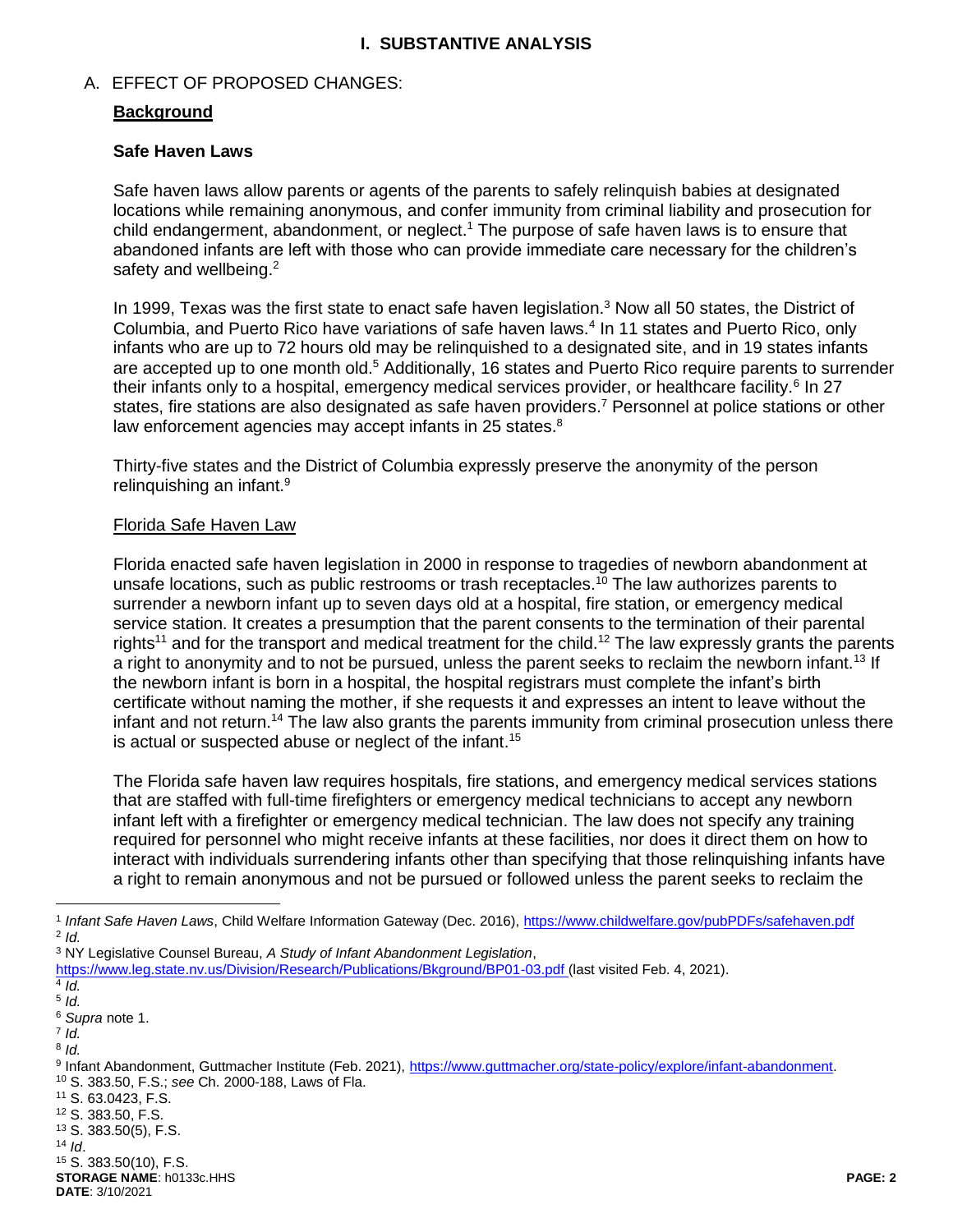infant. The law grants emergency medical technicians, paramedics, and fire department staff immunity from criminal and civil liability, except in situations of negligence, when acting in good faith for a surrendered infant.<sup>16</sup>

Since 2000, approximately 324 newborns have been surrendered at a safe haven in Florida. In that time, 62 infants are known to have been unsafely abandoned, of which 32 died.<sup>17</sup>

## **Newborn Safety Devices**

For centuries, mothers throughout Europe have surrendered their babies in hatches or crib structures, commonly referred to as "foundling wheels" or "baby boxes," at the entrance of a place of worship, a charity organization, or hospital.<sup>18</sup> The modern-day newborn safety device was created in South Africa in 1999, in which mothers placed their child in a hatch in a church wall and the door automatically locked, sending a signal to care workers inside.<sup>19</sup>

Over 20 countries currently have some form of baby boxes, including Austria, Germany, Italy, Poland, Portugal, and Slovakia.<sup>20</sup> Approximately 200 baby boxes have been installed across Europe in the past  $decade.<sup>21</sup>$ 

## Safe Haven Baby Boxes

Safe Haven Baby Boxes, Inc. is a nonprofit corporation in Indiana.<sup>22</sup> The nonprofit has patented a device for receiving a surrendered baby,<sup>23</sup> trademarked as a "Safe Haven Baby Box".<sup>24</sup> The federal Food and Drug Administration has determined that a "Safe Haven Baby Box" is not a medical "device" under the federal Food, Drug, and Cosmetic Act, and therefore is not required to comply with the requirements of the Act.<sup>25</sup>

There are currently 56 Safe Haven Baby Boxes across five states.<sup>26</sup>

In December, an Ocala fire department unveiled the first baby box installed in Florida.<sup>27</sup> The fire department utilizes the Safe Haven Baby Box. It is electronically monitored and equipped to notify 911 as soon as the outer door is open. Once a parent has placed the baby in the padded box, the door will automatically lock and a silent alarm is triggered alerting personnel that a baby needs to be picked

 $\overline{a}$ <sup>16</sup> S. 383.50(3), F.S.

<sup>17</sup> A Safe Haven for Newborns, Safe Haven Statistics, https://asafehavenfornewborns.com/what-we-do/safe-haven-statistics/ (last visited Feb. 4, 2021).

<sup>18</sup> Atsushi Asai, *Should We Maintain Baby Hatches in Our Society?*, BMC Med. Ethics (Feb. 22, 2013), <https://www.ncbi.nlm.nih.gov/pmc/articles/PMC3586365/#B1>

<sup>19</sup> *Baby Boxes Allow Mothers to Drop-off Unwanted Children*, Apolitical (Aug. 22, 2019),

[https://apolitical.co/solution\\_article/baby-boxes-allow-mothers-to-drop-off-unwanted-children](https://apolitical.co/solution_article/baby-boxes-allow-mothers-to-drop-off-unwanted-children)

<sup>20</sup> European Commission, *Child Abandonment and Its Prevention,* 

[http://ec.europa.eu/justice/grants/results/daphne-toolkit/content/child-abandonment-and-its-prevention\\_en](http://ec.europa.eu/justice/grants/results/daphne-toolkit/content/child-abandonment-and-its-prevention_en) (last visited Feb. 4, 2021). <sup>21</sup> Amber Hildebrandt, *The Revival of 'Baby Boxes' for Unwanted Infants*, CBC NEWS (May 07, 2013),

<https://www.cbc.ca/news/canada/the-revival-of-baby-boxes-for-unwanted-infants-1.1357615>

<sup>&</sup>lt;sup>22</sup> United States Patent (dated Apr. 29, 2020), [https://img1.wsimg.com/blobby/go/0e1dea24-4aa4-477a-b7dd-](https://img1.wsimg.com/blobby/go/0e1dea24-4aa4-477a-b7dd-0e668b1de6d1/downloads/Patent%20.pdf?ver=1610398180477)

[<sup>0</sup>e668b1de6d1/downloads/Patent%20.pdf?ver=1610398180477](https://img1.wsimg.com/blobby/go/0e1dea24-4aa4-477a-b7dd-0e668b1de6d1/downloads/Patent%20.pdf?ver=1610398180477) (last visited Feb. 9, 2021). <sup>23</sup> *Id*.

<sup>&</sup>lt;sup>24</sup> Trademark Certificate (registered Oct. 15, 2019), [https://img1.wsimg.com/blobby/go/0e1dea24-4aa4-477a-b7dd-](https://img1.wsimg.com/blobby/go/0e1dea24-4aa4-477a-b7dd-0e668b1de6d1/downloads/Tradmark%20Certificate.pdf?ver=1610398180478%20)

[<sup>0</sup>e668b1de6d1/downloads/Tradmark%20Certificate.pdf?ver=1610398180478](https://img1.wsimg.com/blobby/go/0e1dea24-4aa4-477a-b7dd-0e668b1de6d1/downloads/Tradmark%20Certificate.pdf?ver=1610398180478%20) (last visited Feb 9, 2021).

 $25$  Letter from U.S. Food and Drug Administration to Safe Haven Baby Boxes, Inc. (dated Feb. 15, 2019)

<https://img1.wsimg.com/blobby/go/0e1dea24-4aa4-477a-b7dd-0e668b1de6d1/downloads/C180100.Letter.pdf?ver=1610398180478> (last visited Feb. 9, 2021).

<sup>26</sup> Safe Haven Baby Boxes, *Baby Box Locations,* <https://shbb.org/locations> (last visited Feb. 4, 2021).

<sup>27</sup> *Ocala Fire Rescue Unveils Florida's First Haven Baby Box* (Dec. 15, 2020),

<https://www.ocalafl.org/Home/Components/News/News/13495/577?npage=3>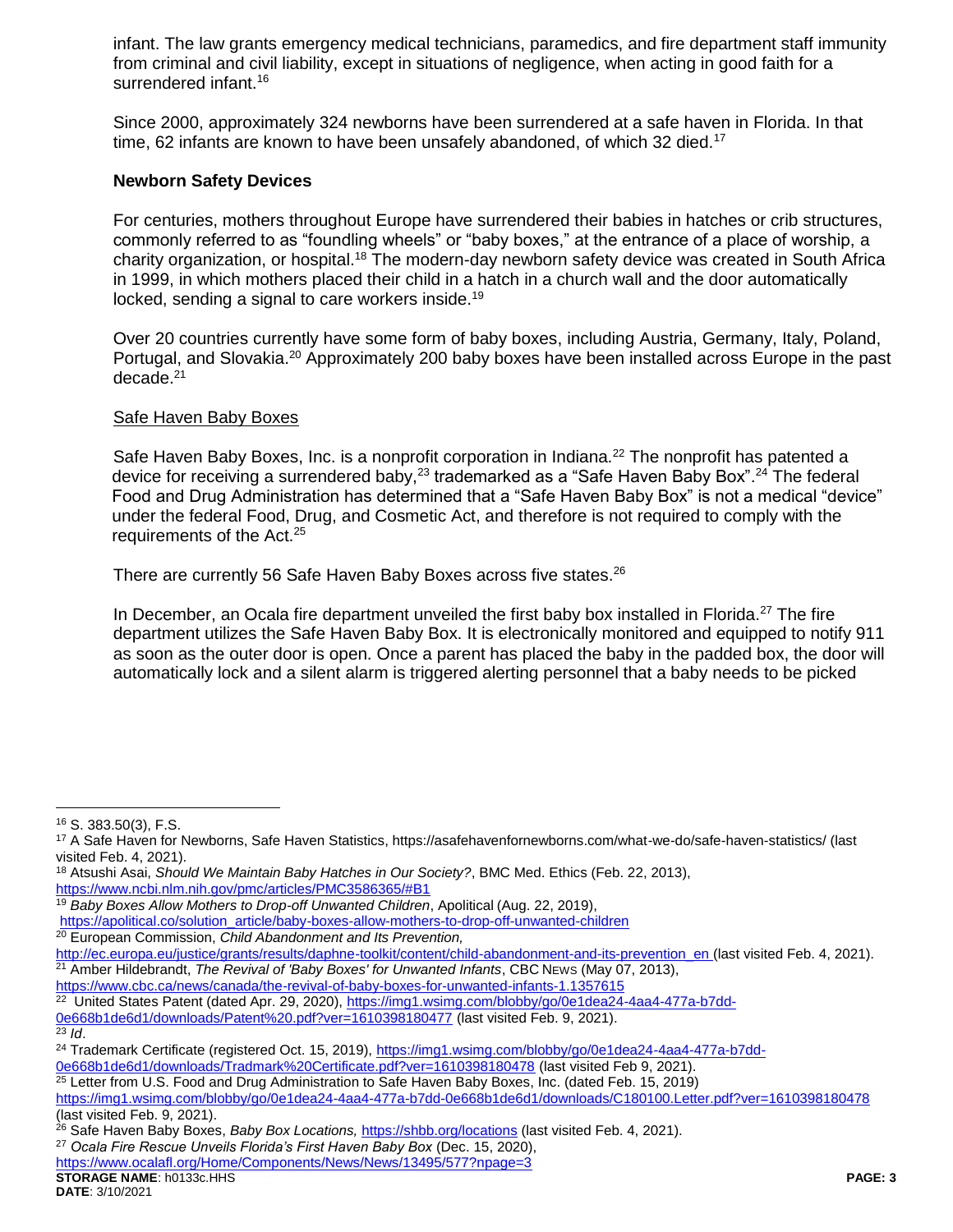up.<sup>28</sup> The box is similar to an incubator, with heating and cooling functions to keep the baby safe until help arrives.<sup>29</sup> The baby box cost approximately \$15,000 to install.<sup>30</sup>

# **Florida Department of Health**

The purpose of the Department of Health (DOH) is to protect and promote the health of all residents and visitors in Florida.<sup>31</sup> Under current law, the DOH must:

- Identify, diagnose, and conduct surveillance of diseases and health conditions in the state and accumulate the health statistics necessary to establish trends.
- Implement interventions that prevent or limit the impact or spread of diseases and health conditions.
- Collect, manage, and analyze vital statistics and other health data to inform the public and formulate public health policy and planning.
- Maintain and coordinate preparedness for and responses to public health emergencies in the state.
- Provide or ensure the provision of quality health care and related services to identified populations in the state.
- Regulate health practitioners for the preservation of the health, safety, and welfare of the public.

When Florida's safe haven law was first passed in 2000, it required DOH to work in conjunction with the Department of Children and Families to produce a media campaign. This campaign promotes safe placement alternatives for newborn infants, informs the public of the confidentiality and limited immunity from criminal prosecution offered to a parent, educates parents of their rights to reclaim their newborn infant within specified time periods, and publicizes adoption procedures. $32$  In accordance with specific appropriation, line 529, of the 2020-21 General Appropriations Act, DOH currently has a contract with the non-profit organization A Safe Haven for Newborns to provide statewide community outreach and awareness to prevent the loss of infant life by educating the public of safe venues for parents considering abandoning their infants.<sup>33</sup>

## **Effect of Proposed Changes**

HB 133 amends Florida's safe haven law to increase the infant age limit for a parent to surrender a newborn infant at a safe haven location from seven days old to 30 days old. This gives parents more time to make a decision, possibly preventing the unsafe abandonment of infants older than seven days.

The bill also authorizes the use of newborn safety devices, or baby boxes, at the designated safe haven sites, if they are staffed 24 hours a day.

The bill requires the boxes to be physically part of the hospital, fire station, or emergency medical services station, and installed in an exterior wall. The boxes must have an exterior point of access that locks. The boxes must have an interior point of access in an area that is conspicuous and visible to facility employees. Placing an infant inside the box must automatically trigger an alarm inside the building to alert individuals inside the building to safely retrieve the newborn infant.

The bill requires facilities that use a newborn safety device to check the device at least twice daily and test the device at least once weekly to ensure that the alarm system is in working order.

 $\overline{a}$ 

<sup>28</sup> Safe Haven Baby Boxes, *How Does It Work,* <https://shbb.org/resources> (last visited Feb. 4, 2021). <sup>29</sup> Jennie Runevitch, *Safe Haven Baby Boxes: Here's How They Work*, WTHR-TV CHANNEL 13 (Oct. 18, 2019), <https://www.wthr.com/article/safe-haven-baby-boxes-heres-how-they-work>

<sup>&</sup>lt;sup>30</sup> Austin L. Miller, Ocala gets Florida's Fist Baby Box, A Safe Drop-Off When Parents Can't Care for Baby, Ocala Star Banner (Dec. 16, 2020), [https://www.ocala.com/story/news/2020/12/16/baby-box-safe-haven-ocala-florida/3912696001/.](https://www.ocala.com/story/news/2020/12/16/baby-box-safe-haven-ocala-florida/3912696001/)

<sup>31</sup> S. 20.43, F.S.

<sup>32</sup> Ch. 2000-188, Laws of Fla.

**STORAGE NAME**: h0133c.HHS **PAGE: 4** <sup>33</sup> Florida Department of Health, *2021 Agency Bill Analysis for HB 133* (Jan. 29, 2021); *See also* 2019, HB 5001, General Appropriations Act in specific appropriations 529.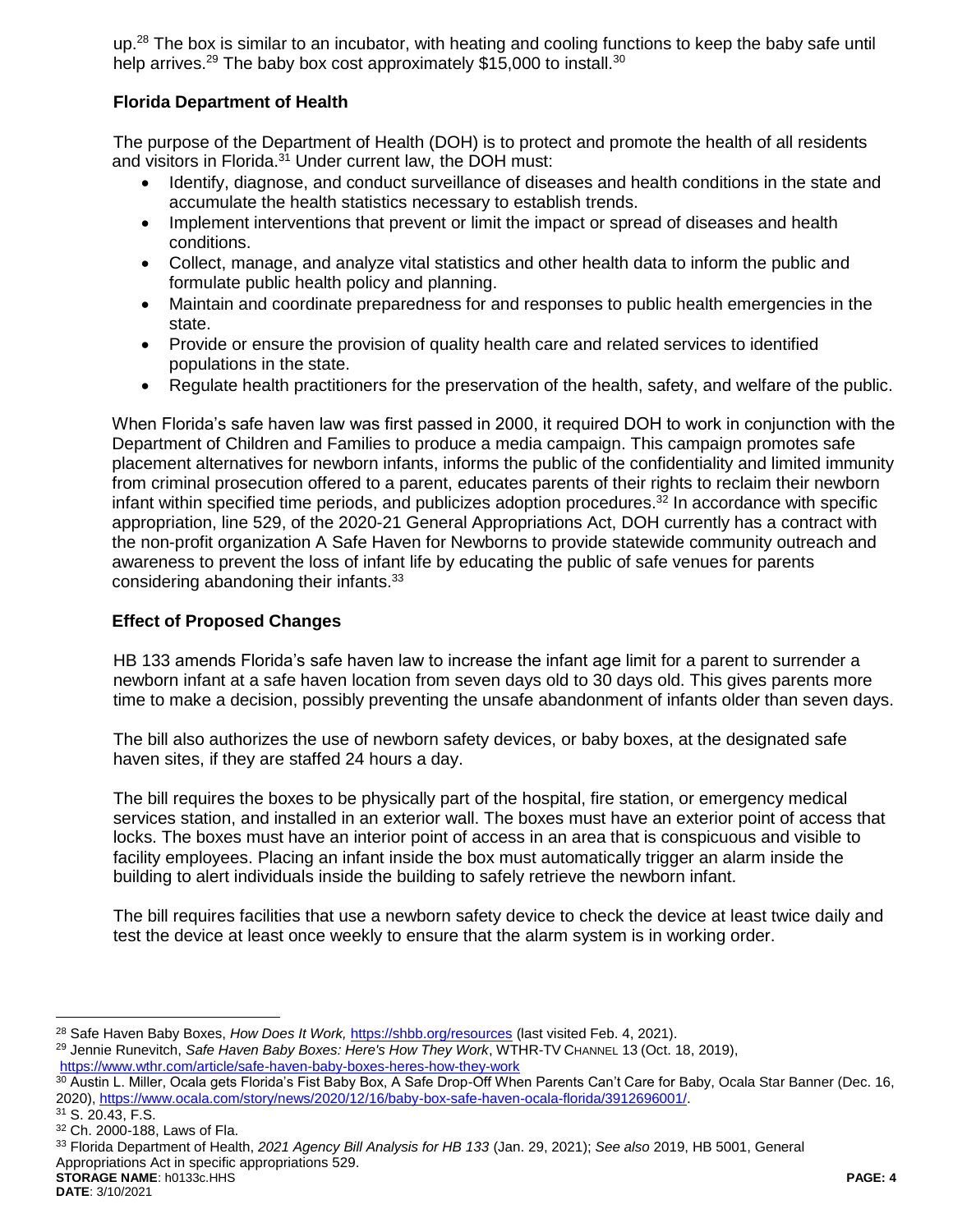The bill makes all the provisions in the current safe haven law applicable to surrendering an infant using a baby box, including parental consent for the child's transport and medical treatment, consent to termination of parental rights, the right to anonymity and non-pursuit, and the immunities for both the parents and the receiving facility's staff.

The bill also requires DOH to approve the newborn infant safety devices used at a hospital, fire station or emergency medical services station and grants DOH rulemaking authority to implement the review and approval process.

The bill's effective date is July 1, 2021.

#### B. SECTION DIRECTORY:

**Section 1:** Amends s. 383.50, F.S., relating to the treatment of a surrendered newborn infant. **Section 2:** Amends s. 63.0423, F.S., relating to procedures with respect to surrendered newborn infants.

**Section 3: Provides an effective date.** 

#### **II. FISCAL ANALYSIS & ECONOMIC IMPACT STATEMENT**

- A. FISCAL IMPACT ON STATE GOVERNMENT:
	- 1. Revenues:

None.

2. Expenditures:

The bill has an insignificant, absorbable fiscal impact on DOH associated with rulemaking authority for the review and approval of newborn infant safety devices.

#### B. FISCAL IMPACT ON LOCAL GOVERNMENTS:

1. Revenues:

None.

2. Expenditures:

Local government facilities that opt to use a newborn safety device as a means for the relinquishment of a newborn will incur the cost of acquisition and installation of the new device. Costs may vary by the newborn safety device used. For example, the use of the Safe Haven Safety Box costs approximately \$15,000 to install.

C. DIRECT ECONOMIC IMPACT ON PRIVATE SECTOR:

Private sector facilities that opt to use a newborn safety device as a means for the relinquishment of a newborn will incur the cost of acquisition and installation of the new device. Costs may vary by the newborn safety device used. For example, the use of the Safe Haven Safety Box costs approximately \$15,000 to install.

D. FISCAL COMMENTS:

None.

## **III. COMMENTS**

A. CONSTITUTIONAL ISSUES: